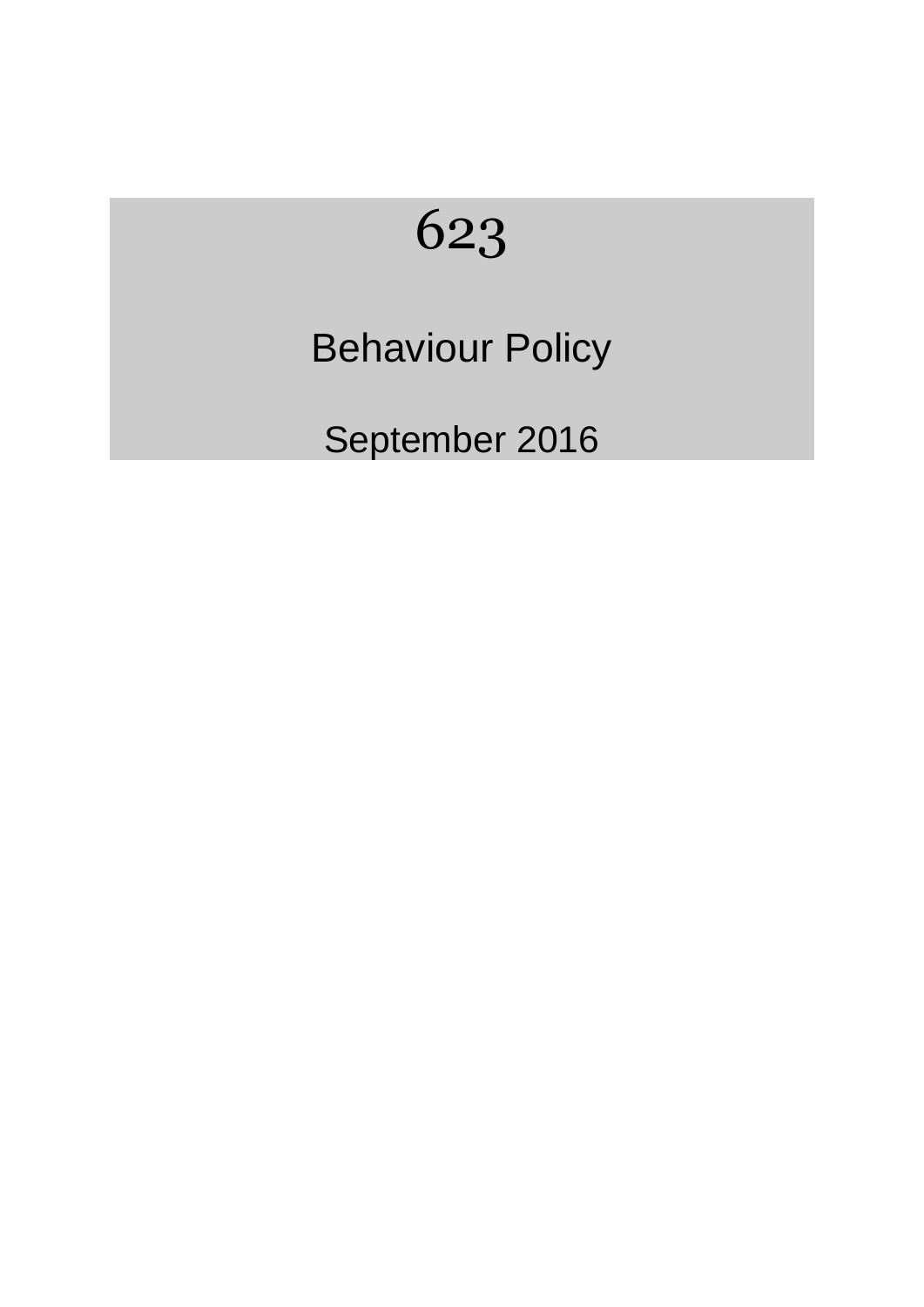### Behaviour management

Introduction

At 623 (in line with 'Every Child Matters') we aim to provide a safe, caring and friendly environment for all our children.

We recognise that the children attending 623 have usually been at school all day in highly structured environment and may well be tired and need a space to relax at 623. The aim of 623 is to provide a happy, playful and mutually respectful environment, more akin to a family setting than the more structured environment of school.

623 also recognises that children are continually learning how to behave appropriately and that it is important that 623 participates in teaching children appropriate behaviour.

At 623 it is important that the children are obedient to the staff in charge of them and that they treat the staff and each other with courtesy and respect.

623 seeks to manage the children's behaviour by:

- recruiting and training high quality staff and supporting those staff in the exercise of their professional skills;
- by modelling the highest standards of courtesy to the children;
- providing a variety activities which engage the children;
- operating a positive structure of rewards and praise;
- having well thought through sanctions for poor behaviour;
- Fostering a high level of cooperation between staff and parents and, where appropriate, staff at the feeder schools.
- Having a clear understanding of what constitutes bullying and operating a zero tolerance approach to bullying;
- Operating a clear equal opportunities

strategy

#### **Recruiting and training high quality staff and supporting those staff in the exercise of their professional skills**

• 623 will seek to recruit high quality staff, all of whom are trained to level 2 and encourage as many staff as possible to proceed to level three.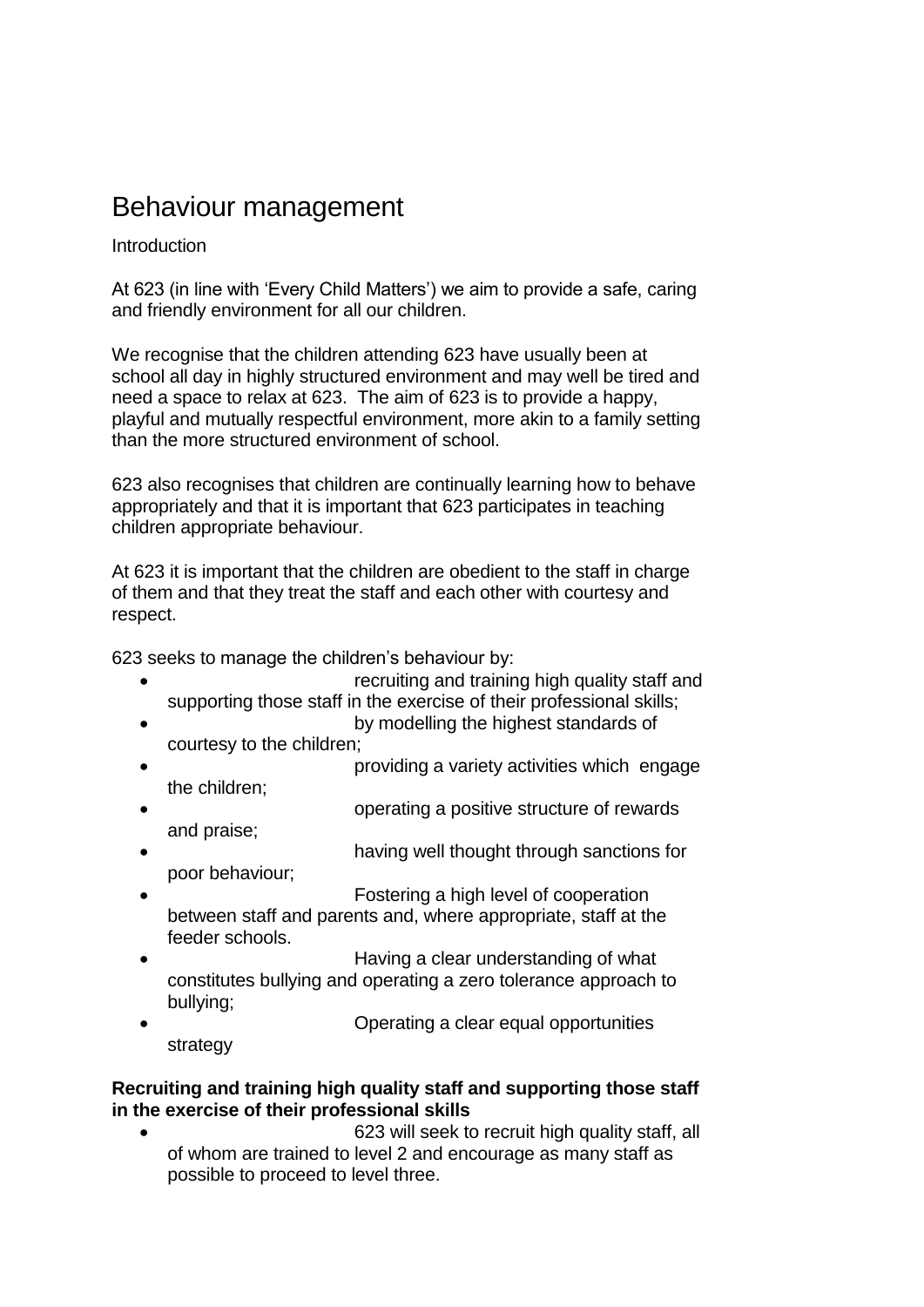- The manager, Sally Christian, is the person with specific responsibility for oversight of the behaviour policy. Sally Christian will set the standard of behaviour expected and how that standard is to be achieved. Sally Christian will provide on going advice and training to other members of staff to maintain a high level of skill in managing behaviour. She will seek to create a supportive environment for the staff in which all staff feel comfortable in sharing concerns and suggestions about discipline.
- If Sally Christian feels that any member of staff, including herself, would benefit from further training, she will advise the VMC of this need, liaising where appropriate with Derbyshire County Support services.
- The VMC will support the manager in providing training as recommended by the manager as far as it is reasonably financially possible to do so.

#### *Current training:*

*Sally Christian Selina Carlile have current level three training in behaviour management.*

*Sally Christian organises internal behaviour management training annually.*

#### **by modelling the highest standards of courtesy to the children**

• 623 will aim to produce an environment in which the highest standards of courtesy are normal. This includes staff, parents and members of the VMC contributing to a courteous atmosphere by being courteous and considerate to each other and to the children.

#### **providing a variety activities which engage the children**

- The manger will coordinate a range of activities for the children, ranging from energetic physical activities to quiet activities such as listening to a story or watching a video and ranging from adult dependent activities (like specific craft activities) to independent activities (like playing with construction materials) and ranging from group activities (like games) to solo activities (like reading or drawing).
- Staff will use their professional skills to guide children in moving between these types of activities to facilitate good behaviour.

#### **Operating a positive structure of rewards and praise**

- 623 staff, under the direction of the manager, will attempt to create a warm, supportive environment in which children are praised and recognised for good and considerate behaviour.
- 623 operates a star chart system, allowing children to work towards rewards for good behaviour.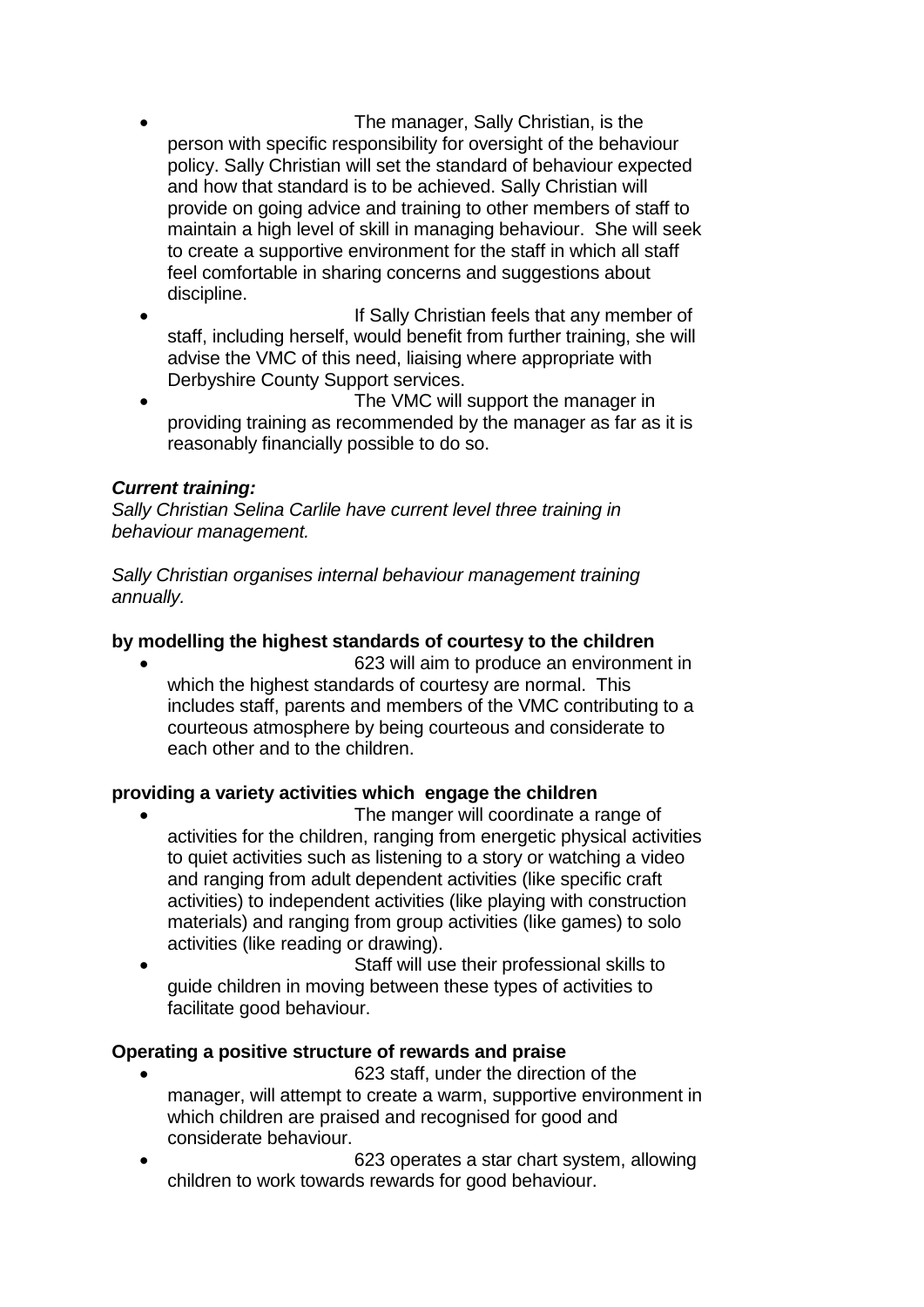• Staff may also reward good behaviour by prioritising a child for a particularly desirable activity.

#### **Having clear rules and well thought through sanctions for poor behaviour**

- Rules and boundaries are agreed by the children and staff at the beginning of the year and displayed on the wall, signed by all to encourage ownership and increase awareness and understanding.
- If the agreed rules are found to be unworkable, 623 will hold another "meeting" of staff and children to amend them.
- Most poor behaviour will be dealt with by a verbal reprimand.
	- Normal sanctions can include moving a child from one activity to another or requiring the child to take time out with the support of a member of staff (usually his or her key worker) to think about and discuss the problem.
- Any significant poor behaviour will be discussed with parents or guardians.
- Patterns of poor behaviour may be recorded in the log and discussed with parents.
- Physical intervention:
	- o The coordinator is responsible for taking all reasonable steps to ensure that corporal punishment is not given or threatened by any person who cares for or is in regular contact with the children.
	- $\circ$  Physical intervention may be used to prevent harm to any child or to property. No more force than necessary must be used.
	- $\circ$  In the event that it is necessary to use physical intervention, this must be recorded in the log and parents must be informed as soon as reasonably practicable
- Every effort will be made to provide a structure within which every child can behave well but 623 is not equipped to cope with seriously disruptive behaviour. If a child's behaviour is a significant risk to herself, to other children or to the staff, the parents or guardians of the child will be asked to make alternative provision for childcare for the child.

#### **Fostering a high level of cooperation between staff and parents and, where appropriate, staff at the feeder schools.**

- 623 believes that communication is essential to creating an environment in which a high standard of good behaviour can be maintained.
- 623 staff will talk to the children and try to maintain friendly, open communication between staff and children so that children will feel appreciated and tell staff about things that are troubling them.
- 623 staff will keep parents and guardians fully informed of any behavioural issues, including letting parents and guardians know when a child has behaved particularly well.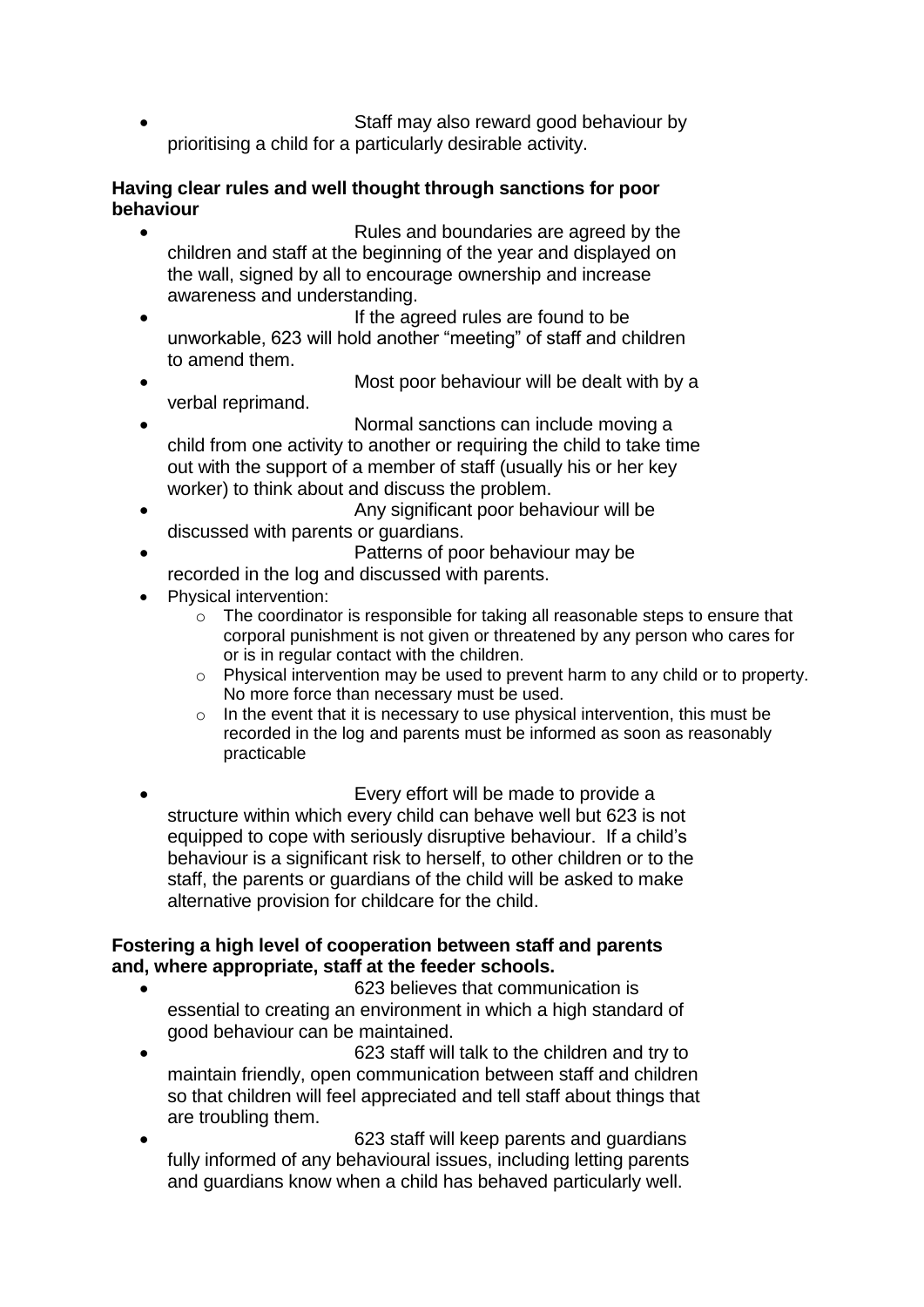- Parents and guardians are asked to talk to the Sally or the child's key worker about anything that might have an effect on the child's behaviour, to discuss any concerns they have about their child's behaviour and to let the 623 staff know about any particular strategies the parents have for coping with particular behaviour issues.
- With the consent of the parents or guardians, key workers may discuss management of problematic behaviour with the staff at the child's feeder school in order to provide continuity of care.
- Should parents or guardians have any concerns about the way their child is cared for, they should discuss the matter with Sally Christian or with any member of the voluntary management committee or with OFSTED:

Email enquiries@ofsted.gov.uk. Contact form https://contact.ofsted... General enquiries 0300 123 1231. About schools 0300 123 4234. About concerns 0300 123 4666.

#### **Having a clear understanding of what constitutes bullying and operating a zero tolerance approach to bullying contained in the following anti-bullying policy:**

We would expect children to feel safe at 623 including an understanding of the issues relating to safety, such as bullying. We also want them to feel confident to seek support from 623 should they feel unsafe.

#### Roles and Responsibilities

The 623 coordinator (Sally Christian) - Has overall responsibility for the anti-bullying policy and its implementation and liaising with the voluntary management committee, parents/carers, LA and outside agencies

Her responsibilities are:

- Implementing the policy and monitoring and assessing its effectiveness in practice
- Managing bullying incidents
- Managing the reporting and recording of bullying incidents

• Assessing and coordinating training and support for staff and parents/carers where appropriate

#### Definition of Bullying

'Behaviour by an individual or group usually repeated over time, that intentionally hurts another individual or group either physically or emotionally'. Safe to Learn: embedding anti bullying work in schools (2007).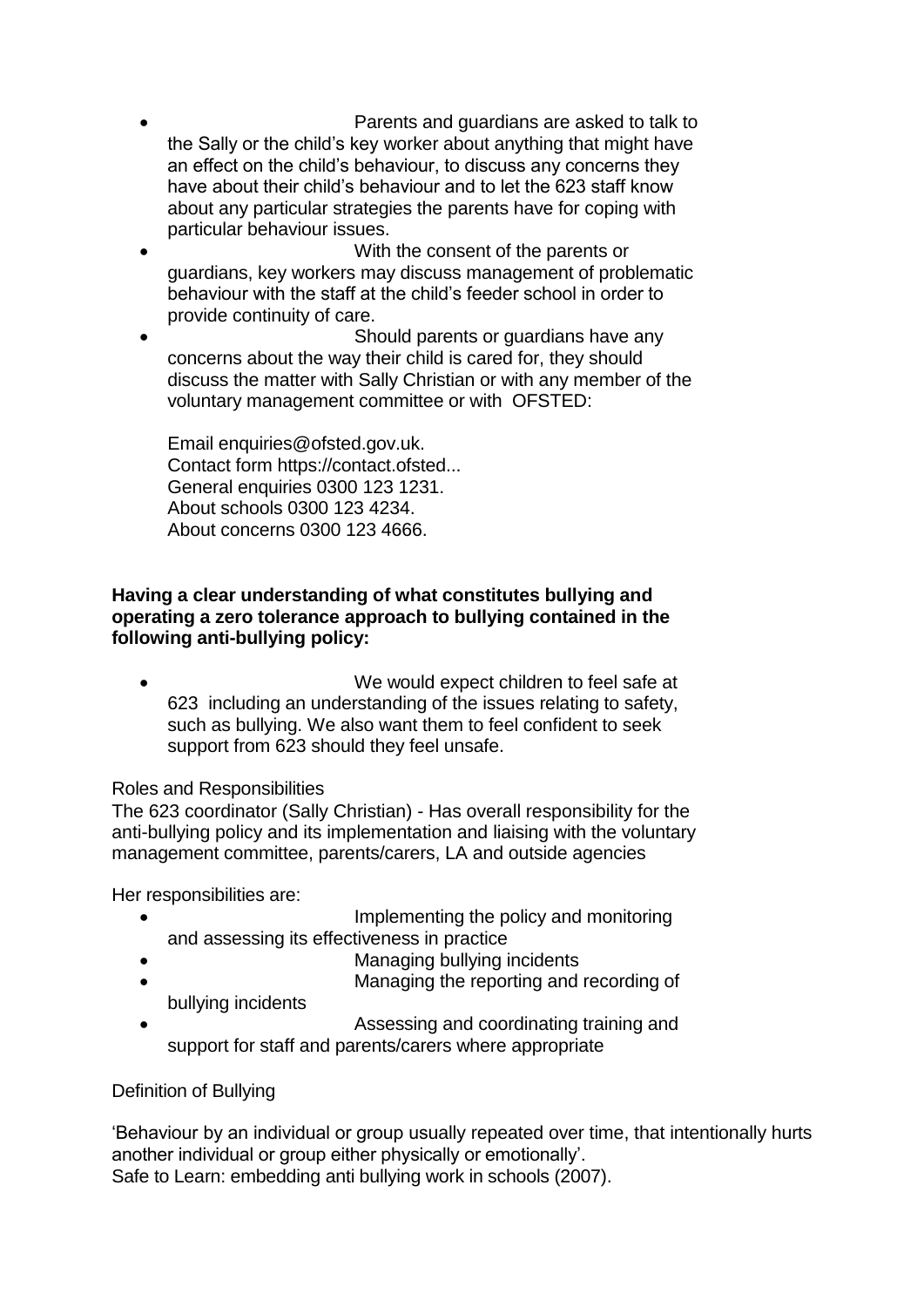How does bullying differ from teasing/falling out between friends or other types of aggressive behaviour?

- There is a deliberate intention to hurt or
- humiliate. There is a power imbalance that makes it
- hard for the victim to defend themselves.
	- It is usually persistent.

Occasionally an incident may be deemed to be bullying even if the behaviour has not been repeated or persistent - if it fulfils all other descriptions of bullying. This possibility should be considered, particularly in cases of sexual, sexist, racist or homophobic bullying and when children with disabilities are involved. If the victim might be in danger then intervention is urgently required.

What does bullying look like?

Bullying can include:

- name calling
- taunting
- mocking
- making offensive comments
- physical assault
- taking or damaging belongings
- cyber bullying inappropriate text

messaging and e mailing; sending offensive or degrading images by phone or via the internet

- producing offensive graffiti
- gossiping and spreading hurtful and
- untruthful rumours
	- excluding people from groups.

Although bullying can occur between individuals it can often take place in the presence (virtually or physically) of others who become the 'bystanders' or 'accessories'.

Why are children and young people bullied?

Specific types of bullying include:

- bullying related to race, religion or culture • bullying related to special educational
- needs or disabilities
- bullying related to appearance or health
	- bullying relating to sexual orientation.
- bullying of young carers or looked after
- children or otherwise related to home circumstances
- sexist or sexual bullying

There is no hierarchy of bullying - all forms should be taken equally seriously and dealt with appropriately.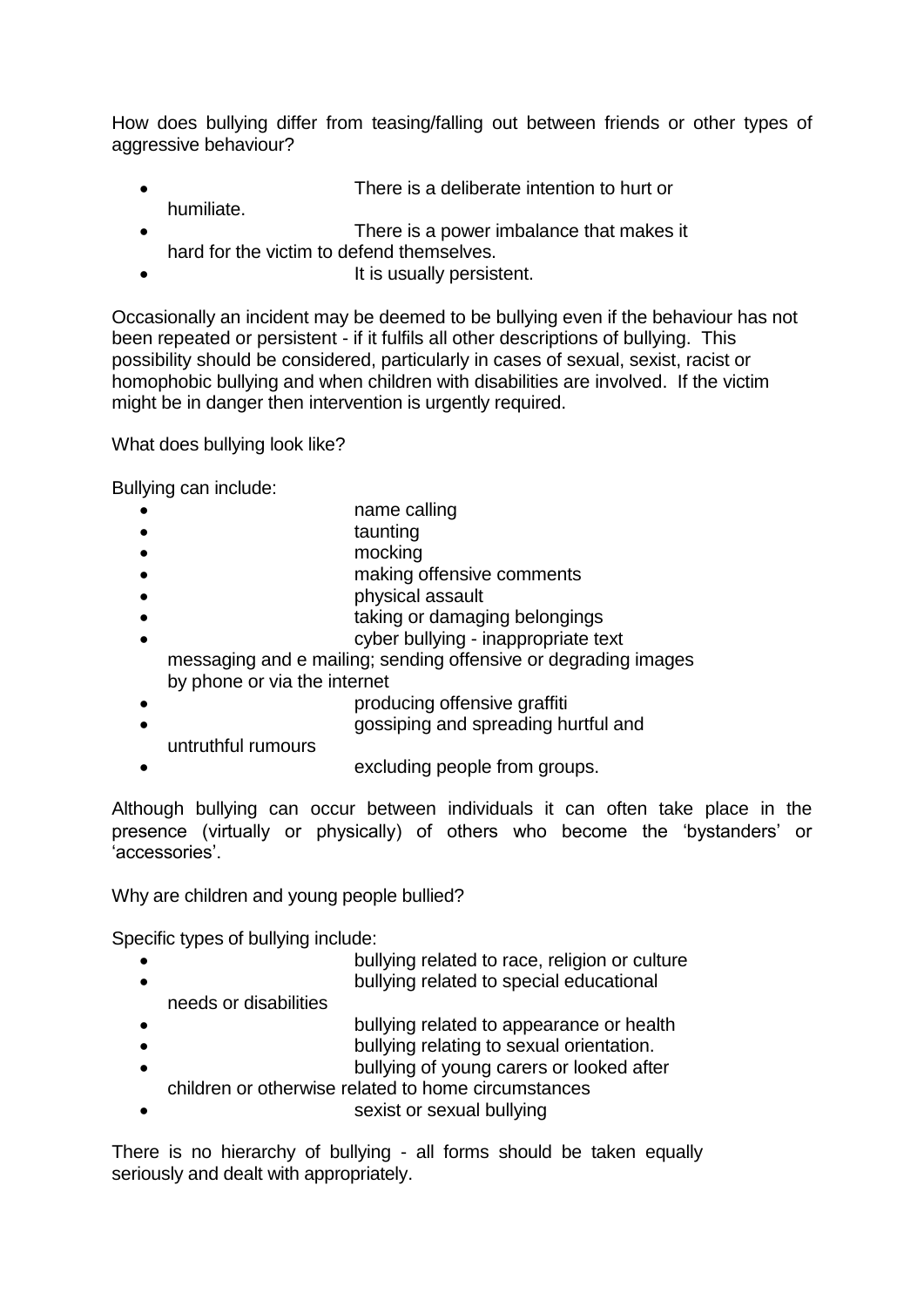Bullying can take place between:

- young people
- young people and staff
- **between staff**
- individuals or groups
- Certain groups of pupils are known to be particularly vulnerable to bullying by others:

these may include pupils with special educational needs such as learning or physical disabilities; young carers, Looked After children, those from ethnic and racial minority groups and those young people who may be perceived as lesbian, gay, bi-sexual, transgender or questioning their gender role.

Reporting and Responding to Bullying

623 has clear and well publicised systems to report bullying for the whole community (including staff, parents/carers, children and young people) this includes those who are the victims of bullying or have witnessed bullying behaviour (bystanders)

People are encouraged to report incidents of bullying or potential bullying to any member of staff who will ensure the information is passed on to the relevant person/s.

All incidents will be recorded in the incident book, along with any action taken. A time for review and 'a check up' is also set, usually around a month after the incident. All relevant persons are informed of actions taken and this is recorded on the log.

#### **Procedures**

All reported incidents will be taken seriously and investigated involving all parties.

The incident will be discussed with parents and guardians, and parents or guardians will be informed of actions taken.

A range of responses appropriate to the situation: - solution focused, restorative approach, circle of friends, individual work with victim, perpetrator, referral to outside agencies and discussion with the staff at the children's feeder school if appropriate.

Bullying incidents will be recorded by Sally Christian or her deputy, in cooperation with any other member of staff involved in the incident.

The information we hold will be used to ensure individual incidents are followed up. It will also be used to identify trends and inform preventative work at 623 and development of the policy.

The policy will be reviewed and updated annually, on a date which